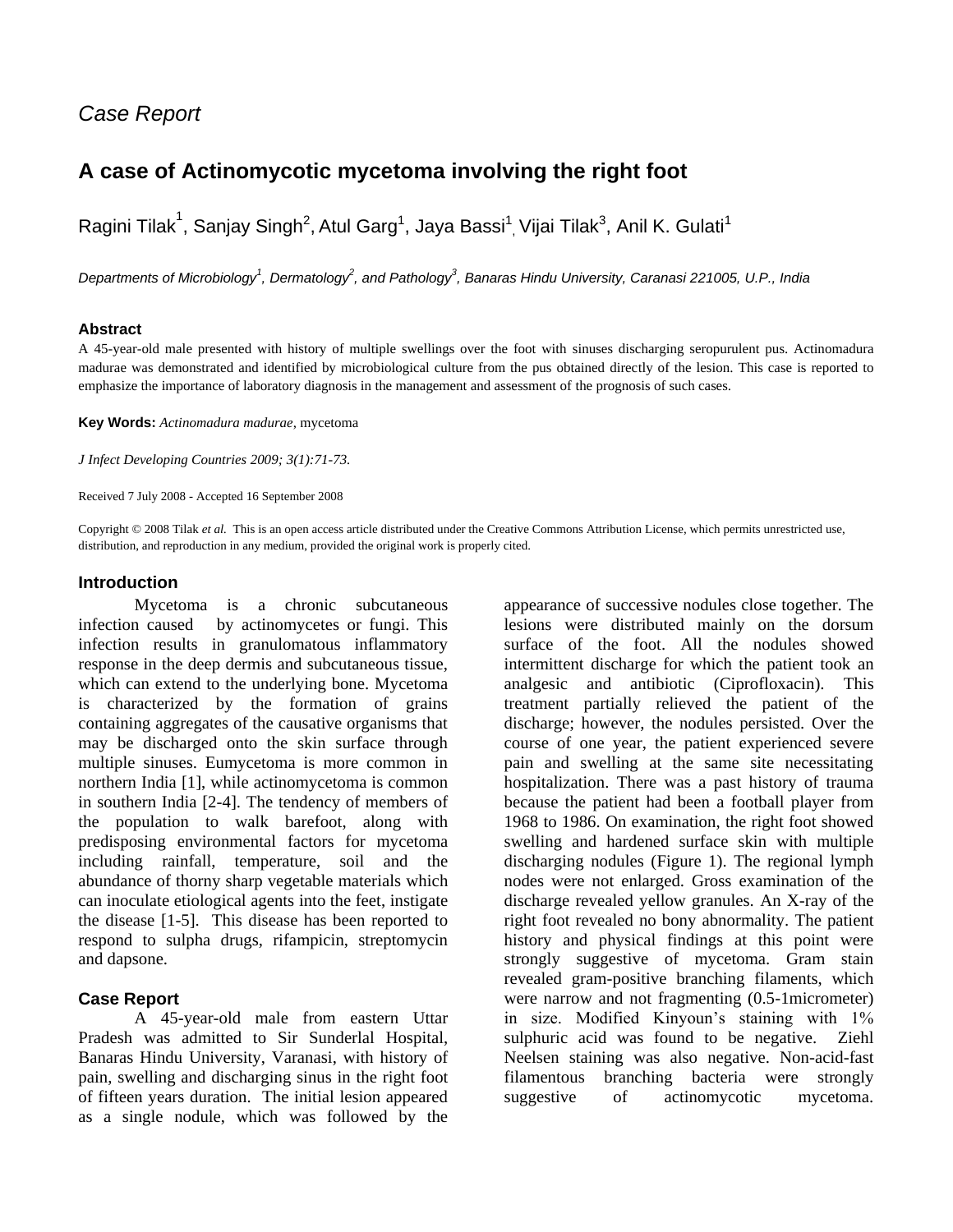#### Figure 1. Photograph of the growths on the right foot.



Simultaneously the sample was inoculated on plain Sabouraud's dextrose agar, 10% sheep blood agar and brain heart infusion broth. Sabouraud's dextrose agar was incubated at 25°C and 37°C and the samples were examined daily. Inoculated blood agar plates were incubated under aerobic and anaerobic conditions. On the tenth day of incubation a growth was seen on blood agar, which was incubated aerobically. The colony was glabrous, waxy, heaped and folded in appearance. The colour of the colony was initially white and later changed to a tan colour. As anticipated, Gram stain revealed gram-positive branching filaments from the growth (Figure2).





The isolate was further identified by standard bacteriological methods. Following culture, biochemical studies were conducted, including hydrolysis of casein, tyrosine, xanthine, gelatin, starch, and urea. Acid formation from lactose, xylose, and cellobiose were performed for definitive identification of these bacteria at species level.

#### **Discussion**

Mycetoma is characterized by the formation of grains containing aggregates of the causative organisms that may be discharged onto the skin surface through multiple sinuses. The disease was described in 1842 and initially named madura foot, after the region of Madurai in India where it was first identified. "The draining sinuses with the presence of grains are characteristic of etiologic agents, including a variety of bacteria (actinomycotic mycetoma) or fungi (eumycotic mycetoma)". It usually affects the foot, hand and legs with tissues becoming necrosed and swollen after infection [6-10]. *Actinomadura* genus includes three species, *Actinomadura madurae*, *A. pelletieri* and *A*. *dassonvillei*. The nomenclature of the *A*. *dassonvillei* species has now been changed to *Nocardiosis dassonvillei*. *A. madurae* is distinguished from *A. pelletieri* by its ability to produce acid from cellobiose. It is one of the commonest causes of actinomycotic mycetoma characterized by formation of granules containing branched filaments. The growth rate of *Actinomadura* is slow. It grows on routine mycological media and under aerobic conditions [11]. The clinical characteristics are almost the same regardless of whether the disease is caused by actinomycetes or fungus.

Talwar and Sehgal studied 60 clinically suspected cases of mycetoma. Of the 60 suspected cases, 20 were confirmed by culture and histopathological examination**.** The feet were found to be affected in 70% of these cases (7). Dogra *et al*. [10] reported a case of actinomycotic mycetoma in a young female. Diagnosis was made by Gram staining and confirmed by histopathological examination. In the present study, diagnosis was made by Gram staining and confirmed by culture. We report a case of actinomycotic mycetoma from a tertiary health care centre from northern India. The case is reported owing to its rare occurrence as only a few such mycetoma cases have been reported from northern India. Although acinomycotic mycetoma is less common in northern India than eumycetoma mycetoma, Bakhi and Mathur have reported a rising incidence of actinomycotic mycetoma in western Rajasthan due to changes in climatic conditions. They have observed that the ratio of the prevalence of